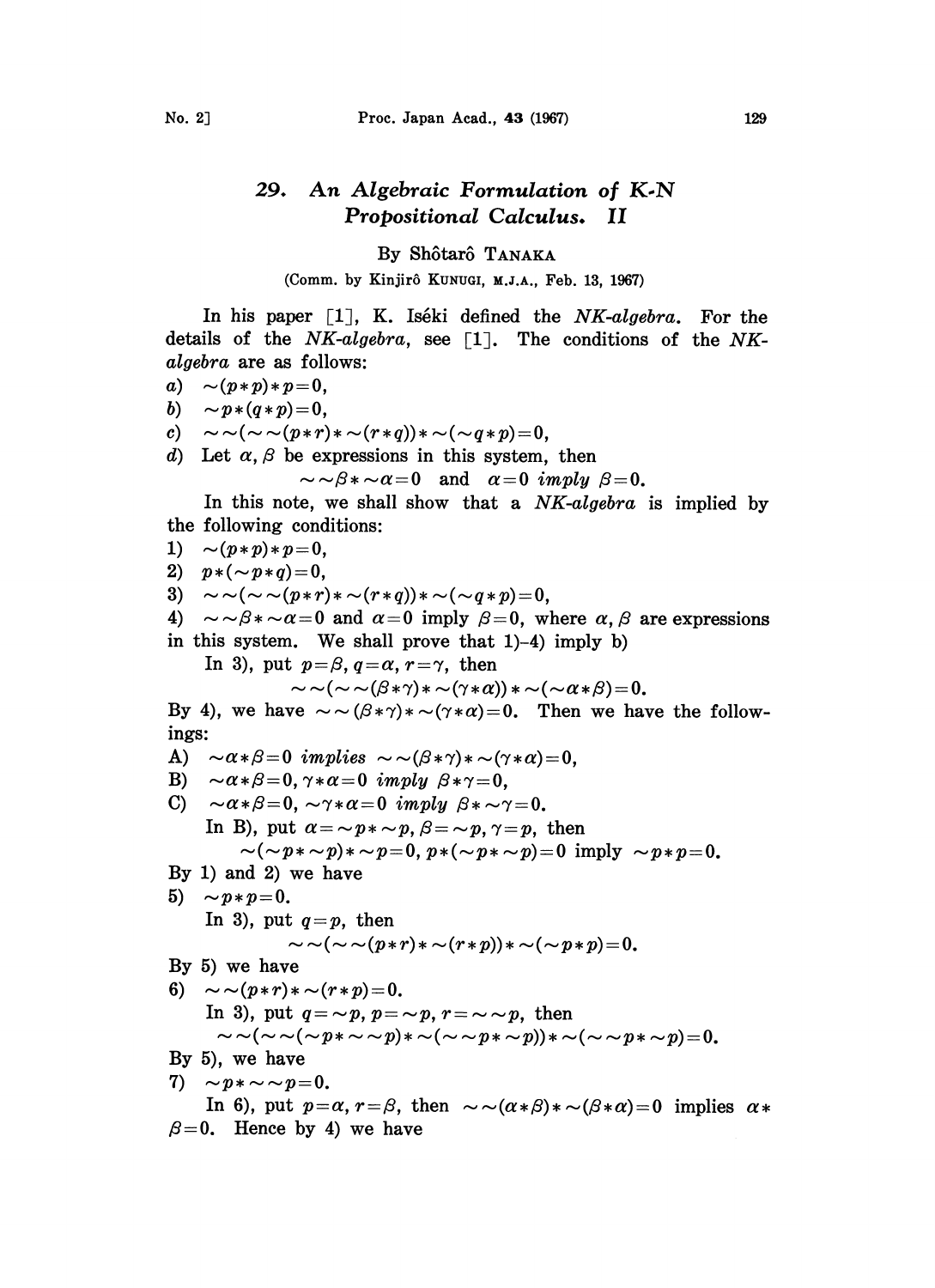D)  $\beta * \alpha = 0$  implies  $\alpha * \beta = 0$ . By 5) and D) we have 8)  $p * \sim p=0$ . In 3), put  $p = \sim q$ ,  $r = \sim r$ , and  $p = \sim q$ , then put  $p = \sim q$ ,  $r = \sim r$ , and  $p = \sim q$ , then<br>  $\sim (\sim \sim (\sim \sim q * \sim r) * \sim (\sim r * q)) * \sim (\sim q * \sim \sim q) = 0,$  $\sim$  (  $\sim$   $\sim$   $(q * \sim r) * \sim$  ( $\sim$   $r * q$ ))  $*$   $\sim$  ( $\sim$   $q * \sim$   $\sim$   $q$ )<br>  $\sim$  ( $\sim$   $\sim$   $(q * r) * \sim$   $(r * q)$ )  $*$   $\sim$  ( $\sim$   $q * \sim$   $\sim$   $q$ )  $=$   $0.$ By 8) we have respectively  $\sim \sim (\sim \sim (\sim \sim q \cdot r) * \sim (r \cdot q)) * \sim (\sim q * \sim \sim q) = 0.$ <br>By 8) we have respectively<br>9)  $\sim \sim (\sim \sim q * \sim r) * \sim (\sim r * q) = 0.$ 10)  $\sim \sim (\sim \sim q \cdot r) * \sim (r * q) = 0.$ In 10), put  $r=\alpha$ ,  $q=\beta$ , then  $\sim \sim (\sim \sim \beta*\alpha)*\sim (\alpha*\beta)=0$ . Therefore we have E)  $\alpha \times \beta = 0$  implies  $\sim \beta \times \alpha = 0$ . In 9), put  $r = \neg \beta$ ,  $q = \alpha$ , then  $\sim \sim (\sim \sim \alpha * \sim \sim \beta) * \sim (\sim \sim \beta * \alpha)=0.$ Then by E), we have F)  $\alpha * \beta = 0$  implies  $\sim \alpha * \sim \beta = 0$ . In 10), put  $r=p, q=\sim p$ , then  $\sim \sim (\sim \sim \sim p*p)*\sim (p*\sim p)=0.$ By 8) we have 11)  $\sim \sim \sim p*p=0$ . In 3), put  $p = -\beta$ ,  $q = -\alpha$ ,  $r = \alpha$ , then  $\sim \sim (\sim \sim (\sim \beta \ast \alpha) \ast \sim (\alpha \ast \sim \alpha) \ast \sim (\sim \sim \alpha \ast \sim \beta) = 0.$ By 8)  $\alpha * \sim \alpha = 0$ , hence we have G)  $\sim \sim \alpha * \sim \beta = 0$  implies  $\sim \beta * \alpha = 0$ . In 3), put  $p=\alpha$ ,  $q=\beta$ ,  $r=\gamma$ , then  $\sim (\sim \sim (\alpha*\gamma)*\sim (\gamma*\beta))*\sim (\sim \beta*\alpha)=0.$ And by G),  $\sim \sim (\alpha \cdot \gamma) \cdot \sim (\gamma \cdot \beta) = 0$  implies  $\sim (\gamma \cdot \beta) \cdot (\alpha \cdot \gamma) = 0$ . Therefore by 4) we have H)  $\sim \beta \times \alpha = 0$  implies  $\sim (\gamma \times \beta) \times (\alpha \times \gamma) = 0$ . In H), if we put  $\beta = \alpha$ ,  $\alpha = \beta$ ,  $\gamma = \delta$ , and  $\beta = \gamma$ ,  $\alpha = \delta$ ,  $\gamma = \alpha$ , then we have respectively H<sub>1</sub>)  $\sim \alpha * \beta = 0$  implies  $\sim (\delta * \alpha) * (\beta * \delta) = 0$ . H<sub>2</sub>)  $\sim \gamma * \delta = 0$  implies  $\sim (\alpha * \gamma) * (\delta * \alpha) = 0$ . In C), put  $\alpha = \delta \ast \alpha$ ,  $\beta = \beta \ast \delta$ ,  $\gamma = \alpha \ast \gamma$ , then by H<sub>1</sub>) and H<sub>2</sub>) we have I)  $\sim \alpha \times \beta = 0$ ,  $\sim \gamma \times \delta = 0$  imply  $(\beta \times \delta) \times \sim (\alpha \times \gamma) = 0$ . In H), put  $\alpha = \sim p$ ,  $\beta = p$ ,  $\gamma = r$ , then by 5) we have 12)  $\sim (r*p)*({\sim} \sim p*r)=0.$ By 11), put  $p = \alpha$ , then we have J)  $\alpha=0$  implies  $\sim \alpha=0$ . In J), put  $\alpha = \alpha \gamma \gamma \beta$ , then we have  $\alpha \gamma \gamma \beta = 0$  implies  $\alpha \gamma \gamma \gamma \beta = 0$ . In 9), put  $\gamma = \delta$ ,  $q = \gamma$ , then we have